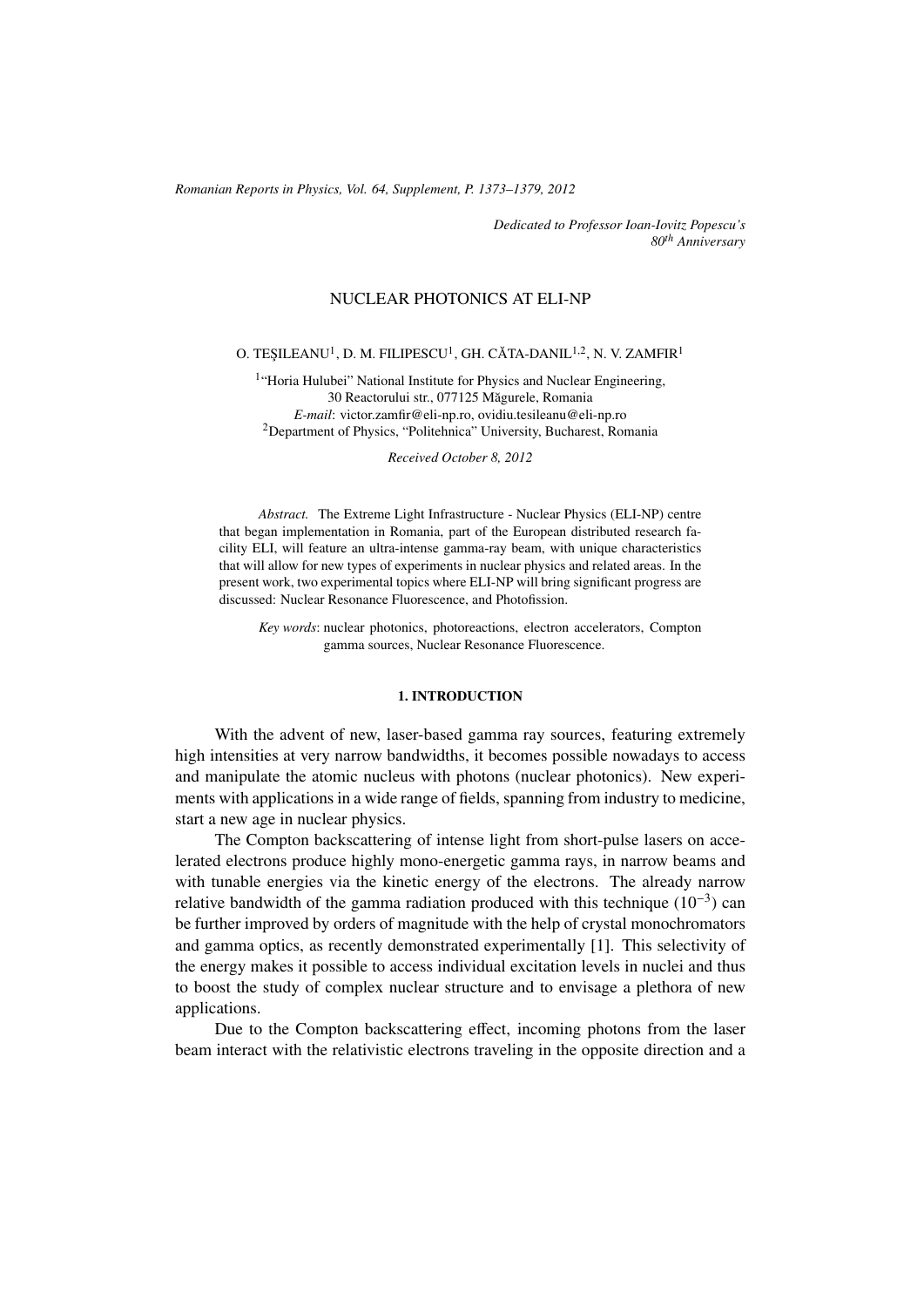photon emission up-shifted in energy up to the range of gamma-rays occurs within a narrow cone along the direction of propagation of the electrons [2]:

$$
\epsilon_{\gamma} = \frac{4h\nu_{laser}\gamma^2}{1 + 4h\nu_{laser}\gamma^2/E_{rel} + (\gamma\theta)^2} \,, \tag{1}
$$

where  $v_{laser}$  is the frequency of the photons in the laser beam,  $\theta$  the scattering angle of the gamma-ray photon, <sup>γ</sup> is the Lorentz factor of the accelerated electrons and *<sup>E</sup>rel* their energy. For electron energies above a few hundred MeV, as the ones that will be encountered at ELI-NP, the up-shifting factor in energy is approximately  $4y^2$ .<br>Demonstration machines for the production of gamma ray beams through by

Demonstration machines for the production of gamma ray beams through backscattering of laser light were designed decades ago, the first of its king being LADON, at the ADONE facility in Frascati, Italy [3]. Consequently, other facilities were built, the ones in operation at the present time being HIGS (High Intensity γ-ray Source) on Duke University campus in the United States, based on a Free Electron Laser (FEL) design [4], and LEPS (Laser Electron Photon Experiment) at the SPring-8 facility in Japan [5].

Recent increases in laser power and advances in accelerator technologies enable the construction of more intense, collimated and narrow bandwidth gamma beams. These will not only make a quantitative jump with respect to existing facilities, permitting much more efficient operation, but will also make the qualitative step from "impossible" to "feasible" for many experiments.

In the following sections, we will make a short overview on the sources of  $\gamma$ radiation at the Extreme Light Infrastructure - Nuclear Physics (ELI-NP) facility, and on two classes of experiments among the ones proposed by the scientific community, where ELI-NP will allow for relevant advances.

#### 2. γ PHOTON BEAMS AT ELI-NP

A major distributed research facility, the Extreme Light Infrastructure (ELI), listed among the top priority research projects in the European Union, shall become the European flagship in high power laser science. One of the research centres that are part of ELI, namely ELI-NP, began implementation in Romania, on the Măgurele physics campus close to Bucharest [6], and is dedicated to nuclear science with the aid of ultra-intense photon beams.

ELI-NP will be based on two major machines: the Multi-Petawatt Laser System (MPLS) and the Gamma Beam System (GBS). This latter equipment will produce a high quality  $\gamma$ -ray beam by the Compton backscattering of light photons off accelerated electrons.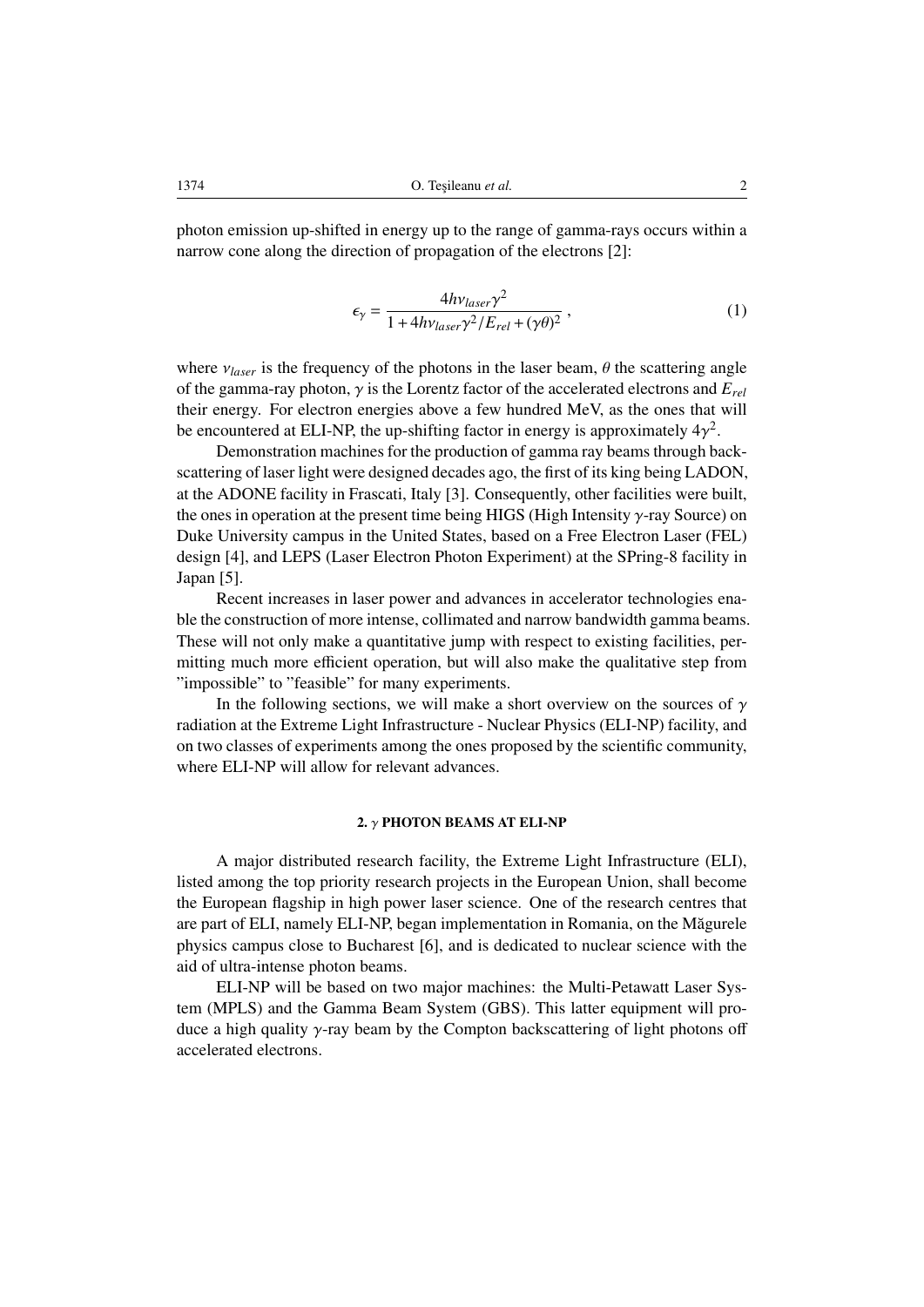#### 2.1. THE GAMMA BEAM SYSTEM

The ELI-NP Gamma Beam System will consist of a warm electron linac, an interaction laser, control and security equipment, and auxiliary equipment. The electron linear accelerator shall be built in two acceleration stages, each with its own laser-electrons interaction points able to produce  $\gamma$  photons with intermediate energies (up to about 4.5 MeV) and in the full energy range (0.2 to 19.5MeV) respectively.

The beam will feature a small divergence (0.1 mrad), allowing extremely high gamma fluxes at the target position. Several experimental rooms will have access to the beam, for experiments involving the lower part and the whole range of  $\gamma$  energies respectively, and combined experiments with the gamma and laser beams.

#### 2.2.  $\gamma$  RADIATION INDUCED IN 10PW LASER EXPERIMENTS

During the experiments with the ultra-short pulse (20-30fs), high power laser system, the interaction of the photon pulse with matter will be the source for secondary particles and radiation. The ultra-intense laser pulses will produce extreme electric fields of  $\sim 10^{15}$ V m<sup>-1</sup>, that will accelerate charged particles at high energies within very short distances [6].

Radiation, including in the  $\gamma$  rays domain, may be produced through bremsstrahlung as well as in the nuclear reactions occurring between the accelerated particles and targets. Measuring the prompt gamma rays that hold information on nuclear processes, is a difficult experimental task beyond present-day capabilities, but among the goals of ELI-NP.

The ultra-short duration of the excitation photon pulses may lead to novel methods for the investigation of nuclear parameters.

#### 3. NUCLEAR RESONANCE FLUORESCENCE

Nuclear Resonance Fluorescence (NRF) is a process in which a nucleus radiates photons with high energies (seldom in the MeV range) within a narrow bandwidth, after it has been excited by gamma rays. The process can be elastic (if after the excitation the nucleus decays back to the ground state) or inelastic (when the decay proceeds to another level with lower energy). The main advantage of the NRF method is that the excitation and deexcitation processes take place via the electromagnetic interaction, which is the best understood interaction in physics.

The NRF technique allows the recovery of several nuclear quantities in a modelindependent way: such as, for example, the excitation energies, level widths Γ,  $\gamma$ decay branching ratios, or spin quantum numbers and parities of the excited states (for even-even nuclei) [7].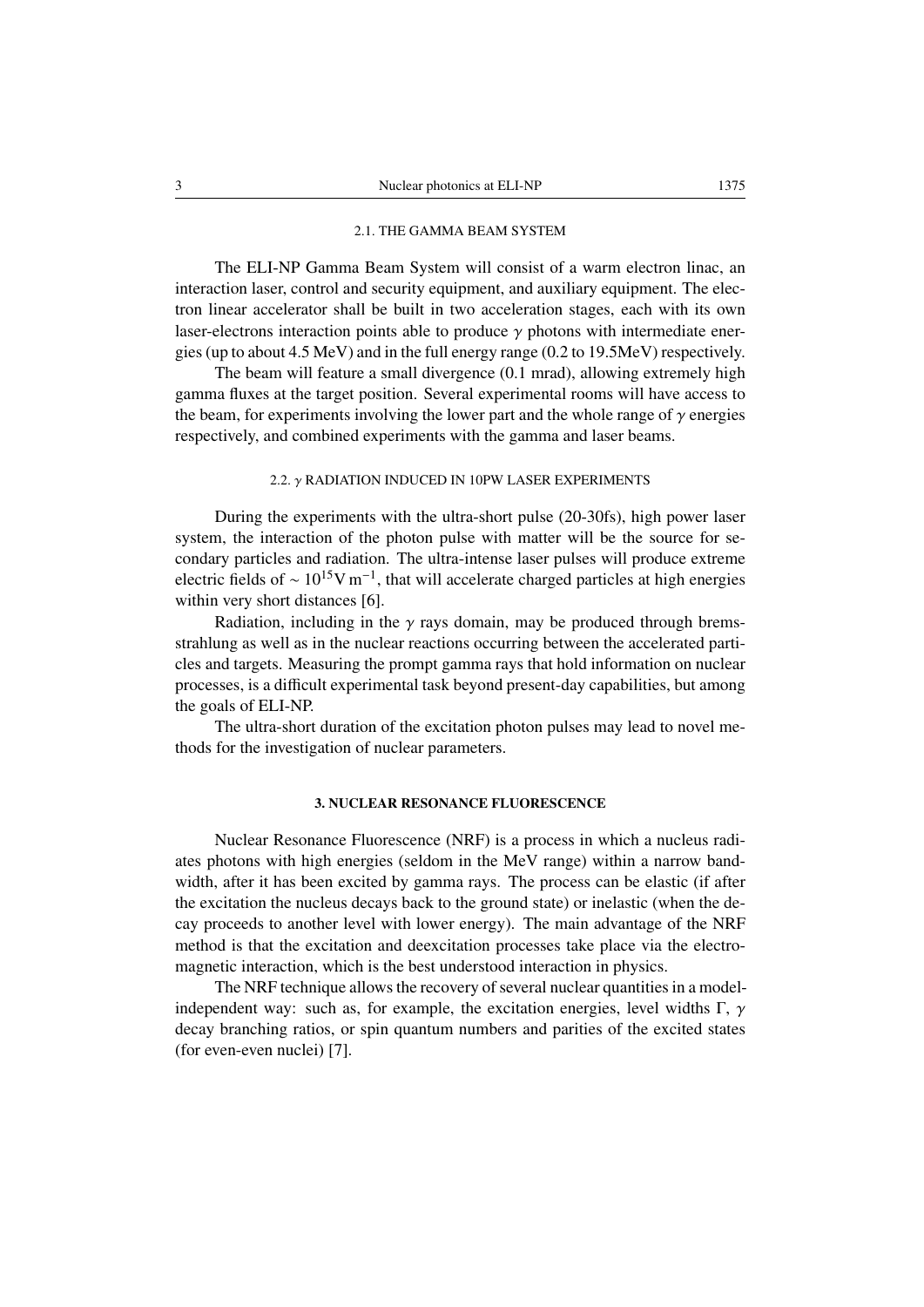For a bremsstrahlung continuous excitation spectrum, or for quasi-monochromatic sources where the energy bandwidth is large compared to the level width, as it is still the case with the best present  $\Delta E_{\gamma}/E_{\gamma} = 10^{-2}$  and future  $\Delta E_{\gamma}/E_{\gamma} = 10^{-3}$ <br>sources (this latter value being the starting value for the ELLNP gamma beam), the sources (this latter value being the starting value for the ELI-NP gamma beam), the energy integrated differential cross-section can be determined [8]:

$$
I_s = \frac{2J+1}{2J_0+1} \cdot \left(\pi \frac{\hbar c}{E_\gamma}\right)^2 \cdot \frac{\Gamma_0 \Gamma_f}{\Gamma} \cdot \frac{W(\Theta)}{4\pi} ,\qquad (2)
$$

where  $J$  and  $J_0$  are the spins of the excited and ground state,  $W$  the angular distribution, and  $\Gamma_0$ ,  $\Gamma_f$  and  $\Gamma$  are the decay widths to the ground state, to the final level and the total decay width, respectively.  $\Gamma$  is connected to the lifetime  $\tau$  of the excited level:

$$
\Gamma = \frac{\hbar}{\tau}.
$$
\n(3)  
\n=  $(2J+1)/(2J_0+1)$ , the product  $g \cdot \Gamma_0$  is pro-

Defining the statistical factor  $g = (2J + 1)/(2J_0 + 1)$ , the product  $g \cdot \Gamma_0$  is pro-<br>and to the reduced dipole excitation probabilities from the ground state, which portional to the reduced dipole excitation probabilities from the ground state, which are, in numerical form [7]:

$$
B(E1) \uparrow = 0.955 \frac{g\Gamma_0}{E_\gamma^3} \left[ 10^{-3} e^2 f m^2 \right],\tag{4}
$$

$$
B(M1) \uparrow = 0.0864 \frac{g\Gamma_0}{E_\gamma^3} \left[ \mu_N^2 \right],\tag{5}
$$

where the energies are  $E_{\gamma}$  are taken in MeV and the transition widths  $\Gamma_0$  in meV.<br>Propeling ratios may be directly measured, providing than the e<sup>T</sup> and a

Branching ratios may be directly measured, providing then the  $g\Gamma_0$ , and, consequently, the dipole transition strengths.

By measuring the angle distribution of the scattered photons, multipolarities of the  $\gamma$  transitions and spins can be determined in NRF experiments [7, 8].

Decades after the golden era of NRF using bremsstrahlung sources, due to the recent advances in diagnostics and with the newly available photon beams that feature high fluxes and good energy resolution, NRF returns as a powerful investigation tool for nuclear scientists. The energy of emitted photons depends on the nuclear structure and NRF consequently found applications in areas where isotope-specific identification is required: homeland security, non-invasive assay in industry, management of nuclear materials, to name just a few. To this end has contributed also the high penetration power of the gamma photons.

### 4. INVESTIGATION OF SUB-BARRIER FISSION RESONANCES USING GAMMA BEAMS

Next-generation γ-beam facility from ELI-Nuclear Physics will open up new perspectives for photofission studies of the multiple-humped fission barrier landscape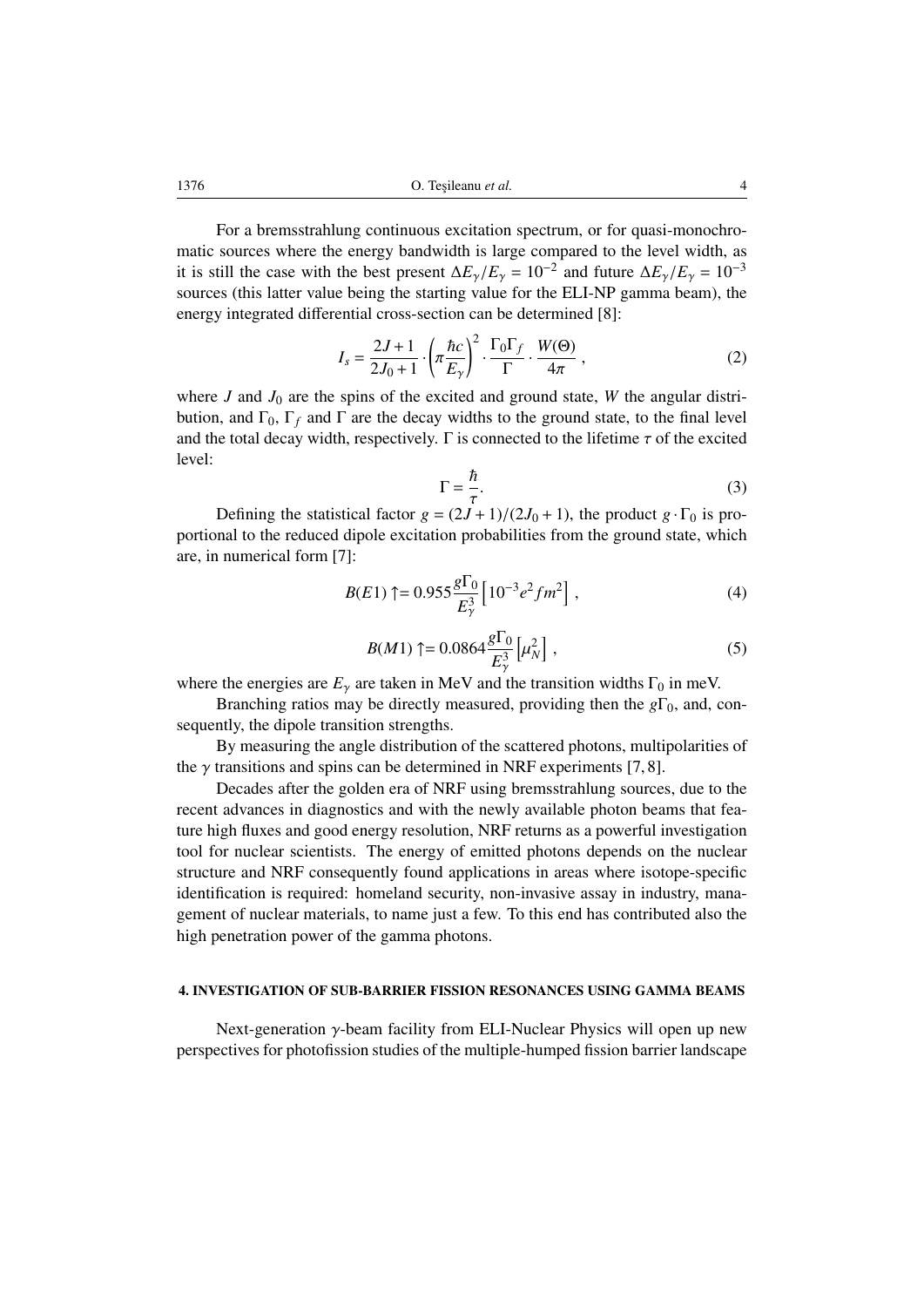in particular.

At the international level one of the primary fields is that of designing and building the new generation of advanced nuclear reactors that will use another fuel cycle than the existing reactors. The only fertile nuclei present in nature are  $^{238}$ U and <sup>232</sup>Th, generating two different fuel cycles, with <sup>232</sup>Th in almost inexhaustible quantities. Until now, all existing nuclear reactors were based on U-Pu fuel cycle. The Thorium fuel cycle, which is very promising, is based on a  $^{233}$ U and  $^{232}$ Th mixture.

Nowadays research is headed towards building of a hybrid system (*Accelerator Driven System* – ADS) [9] which consists in steering of a thorium-based reactor with a high intensity and highly energetic proton accelerator.

One particular difficulty raised by such sub-critical reactor should be stressed. It has been estimated that the spectrum of the emitted neutrons by the spallation source will extend up to energies ranging between 150 - 200 MeV, while the nuclear data bases ENDF were limited up to a standard neutron incident energy value of 20 MeV. The first step needed to continue the way towards Th-based nuclear reactors is to determine the nuclear data for all the actinides involved for the entire range of neutron energies. Evaluations done at such high neutron energies are difficult due to the fact that the fission probability grows dramatically not just for the nuclei from the main reaction chain (n,xn), but to secondary chains too (for example (n, pxn), (n, $\alpha$ xn), (n,dxn), with x > 10), and parameters of each individual fission channel should be available. One would prefer to determine these parameters in experiments where the first compound nucleus formed is exactly the one for which we want to fit the parameters of the fission barriers.

As it was shown in the model developed by Strutinsky, when shell model corrections are applied to the single humped fission barrier from the liquid drop model, this becomes double- or triple-humped. This barrier can be represented by a set of normal or inverted parabolas that are continuously interconnected [10].

Neutron induced fission experimental data at neutron energies less than several hundreds of keV, reveals a resonant structure in the excitation functions, especially for fertile nuclei, structure that is directly related with the fission probability. These resonances occur at energies that correspond to the positions of the vibrational states in the second or third well.

The experimental investigation of the resonances has a crucial importance not only for applications but also for fundamental studies of the nuclear structure of nuclei at super- and hyper-deformations. As it was already mentioned, the usual way to perform these types of experimental investigations is with high resolution neutron beams. A complimentary experimental technique emerged in which direct nuclear reactions on the same actinide targets are involved in order to populate different compound nuclei (or the same in  $(d,p)$  reactions) [11].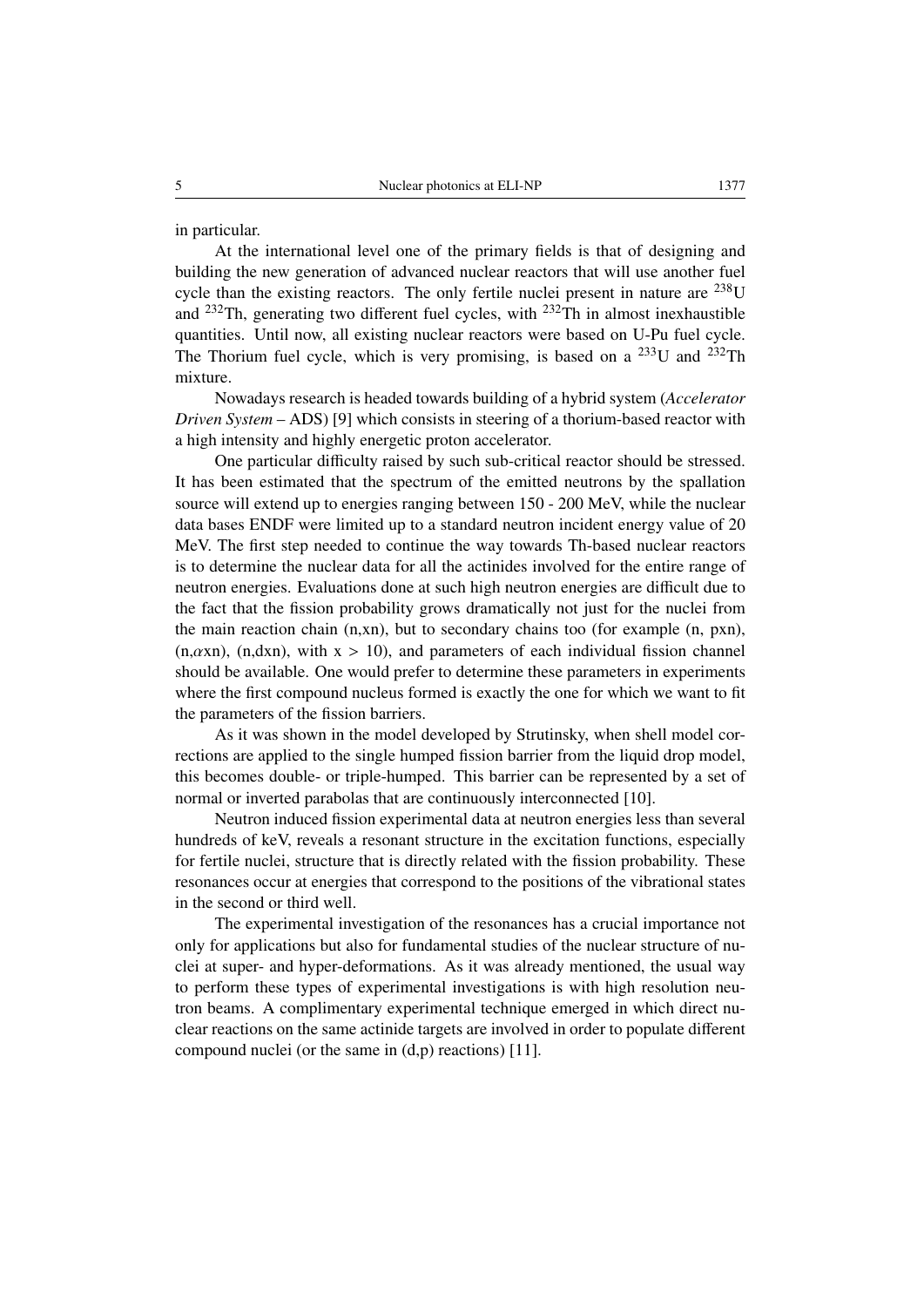Several inconveniences of these methods may be overcome when using high resolution photon beams. In photo-reactions a considerably larger number of targets can be used and after photo-absorption the nuclei can be populated in extended excitation energy range, the lower boundary being imposed by the detection limit. This method is a very powerful tool to get information about the barriers associated to the discrete part of the transition states independent of the continuum part described by the level densities at saddles which become important at overbarrier excitation energies. The recent developments and advances of gamma ray sources make this approach possible, while the future sources now in the implementation process will make this method a very powerful tool for subbarrier fission resonance investigation [12].

This will be particularly interesting also from the point of view of population probabilities of compound nucleus states in gamma induced reactions, because presently gamma ray strength functions used in reaction computer codes need to be further improved.

We also hope that due to the excellent parameters that we expect for ELI-NP gamma beam ( $\Delta E/E = 10^{-3}$  and 10<sup>6</sup> photons/sec/eV), we will be able to analyze the<br>fine structure of fission sub-barrier resonances at very low excitation energies close fine structure of fission sub-barrier resonances at very low excitation energies close to the bottom of the isomeric well.

## 5. CONCLUSIONS AND PERSPECTIVES

Many new NRF experiments, aiming for a better description of nuclear properties for a wide range of nuclides, will be possible at ELI-NP due to the unique characteristics of the new photon sources available.

As presented in the previous section, the general aim of photofission experiments that will be performed at ELI-NP is the extension of fission experimental data libraries, that will also lead to a better understanding of the fission process and consequently of the properties of super- or hyper-deformed nuclei.

*Acknowledgements.* The ELI-NP White Book is the result of an international collaborative work of researchers from tens of institutions around the world.

# **REFERENCES**

- 1. D. Habs, M. M. Günther, M. Jentschel, and W. Urban, Phys. Rev. Lett., 108, 184802 (2012).
- 2. Y. Miyahara, Proceedings of EPAC 2000, Vienna, Austria (2000).
- 3. L. Federici, *et al.*, Il Nuovo Cimento B Series 11, 59, 247 (1980).
- 4. H. R. Weller, APH N.S., Heavy Ion Physics 14, 405 (2001).
- 5. T. Nakano, *et al.*, Nucl. Phys. A, 629, 559c (1998).
- 6. http://www.eli-np.ro.